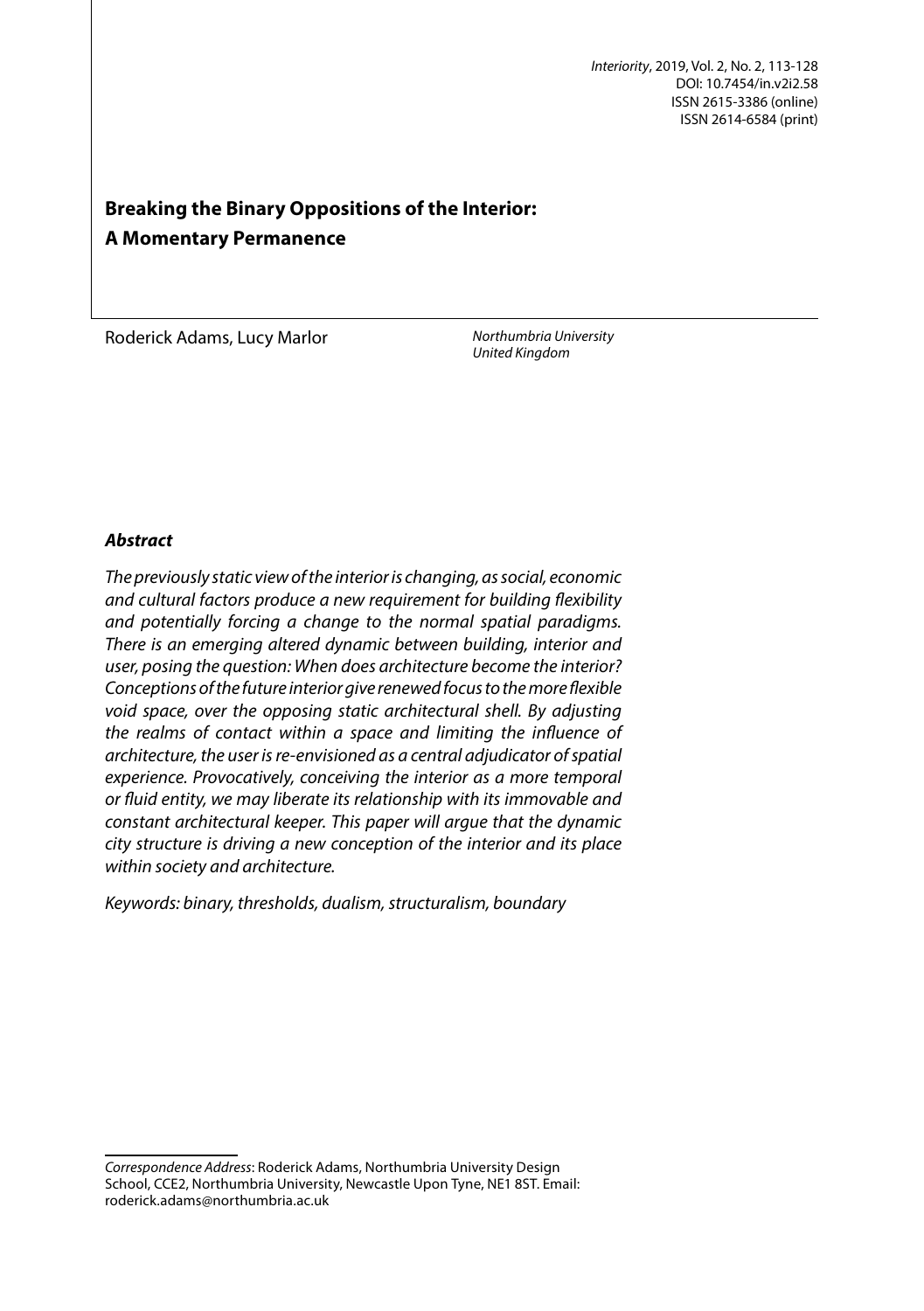#### **Introduction**

Structuralism centres around the idea that "something" does not have an absolute meaning or value, alone. Instead, the value or meaning of an element is relative to the other components within a larger, overarching structure or system. This is unlike romantic or humanist models, which focus on the author or user as the starting or focal point. Instead, it is suggested that human experience is an effect of the structure, rather than something that is created by the user or individual within it. Similarly, cities can be argued to be systems. Although, as physical entities, the city is simply a collection of smaller components, driven and affected and formed by nonphysical factors such as art, culture, society, architecture and design.

Scott (2008) suggests

The city is in our head; my language would be exhausted if one tried to describe its actuality. Many hands make the city: the builders, the legislators. The developers, both public and private, the traffic and railway engineers, the service engineer, the architect, the designer, the anonymous dead. It is the greatest manifestation of the collective spirit. (p. 184)

As a result of this wider picture of the effects of culture and society, structuralism in architecture became a reaction to the ideology of modernism and the determinism of functionalism. This renewed a focus on the design of buildings for the needs of humanity; the user and their experience of place (Coyne, 2012).

The city and the architectural landscape within it are formed and continually moulded by human activity. As Aldo Rossi suggests, "the city resides in the collective unconscious" (cited in Scott, 2008, p, 185). The interiors within it exist and come alive through human interaction with the architectural shell and the void space it creates. The interior is the dynamic interface between architecture and the user. As we respond to changing socio-cultural values and influences and the predicted sparsity of space within the increasingly saturated urban landscape of the future, we must reflect and reconsider our understanding of architecture and interior and the relationship between these two spatial allies.

It is suggested that basic understanding can only happen within systems if clearly defined differences and oppositions exist. For example, hot has no meaning if cold does not exist. Such opposing elements are known as binary oppositions, opposing and mutually exclusive components. Structuralism would suggest that architecture and interior are a binary pair (Söderqvist, 2011). They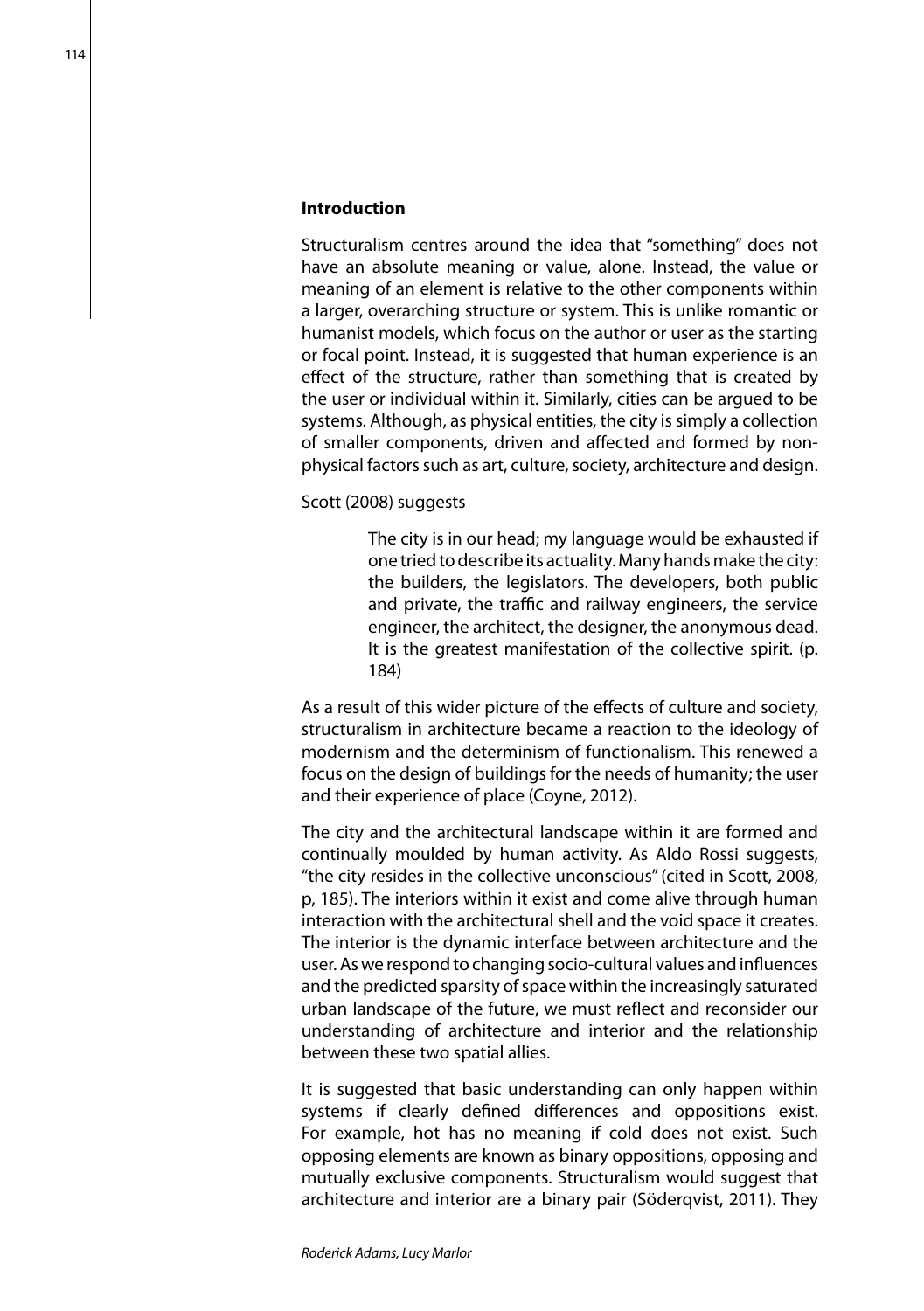remain intrinsically bound, neither can exist without the other but oppose each other in most respects. However, as the city system evolves and changes over time, the rigidity of this oppositional relationship seems to be weakening and more temporal and flexible architecture and design are becoming more prevalent.

This paper challenges the traditional structuralist concepts of architecture and interior as binary oppositions and will argue that spatial experience is driven by the user and not simply an effect of the surrounding structure. Using case study examples in the North East of England, this position will attempt to demonstrate how the dualism of outside and inside appears to be merging and a new focus on the user as the creator of "space" is being revealed. Instead, by reconceptualising the relationship between the user and interior, the interior is presented as a central arbitrator of spatial experience.

## **Flexible Space** *(Conceptual)*

Scott (2008) suggests that the fate of a building on completion is either to remain unchanged, to be altered or to be demolished. In a perfect state, a new building would fulfil its original purpose or be demolished. However, with the ever-changing needs of society, a building very rarely fulfils its original purpose or function, forever. Instead, use or function changes and results in the need to alter the original state of the building.

The city environment and the architecture and interiors within act as ever-changing and moving parts in an overarching mechanism. The diminishing quantity of usable and purpose-built space within the urban realm comes as an increased effect from other factors within the urban system. Our cities will eventually have to grow inwards, not outwards. The utilisation of previously exterior space may become a common practice. However, regardless of what type of volume is being designed or redesigned, architects and designers must explore new methods of space making and consider the need for more flexible spatial environments in the future.

Cedric Price believed that buildings should meet the needs of the user, then either be altered or demolished when they no longer do so. With the needs of buildings users ever-changing, he believed a building should be permanently flexible. The unbuilt Fun Palace was the manifestation of these beliefs "with no permanent roof, moving walls and floors without doors, enabling it to be endlessly dismantled or reconfigured" (Price & Littlewood, 1968). The building was designed to be permanently altered and adapted to the needs of the user and event, essentially future-proofing the design for the needs of tomorrow users.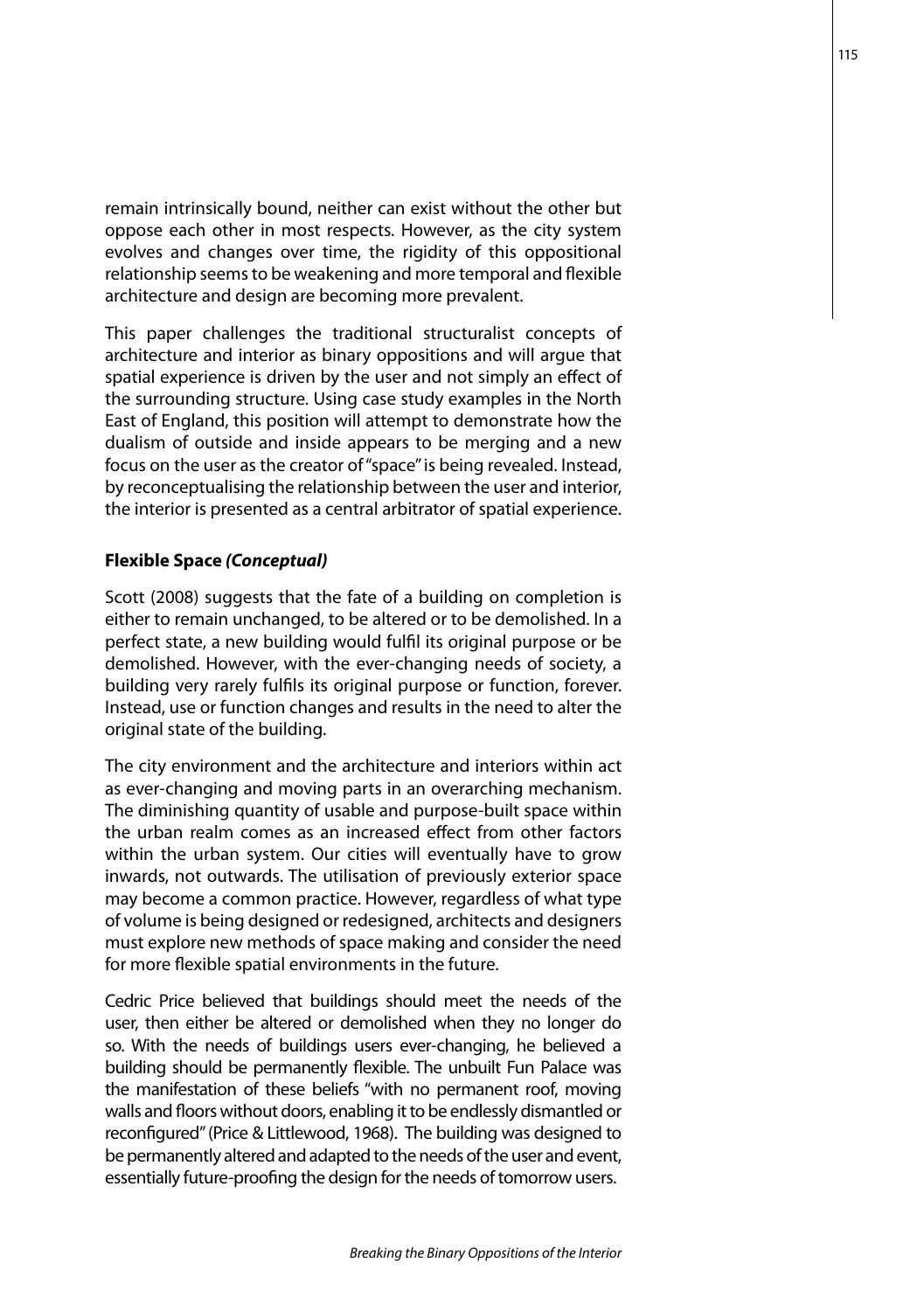#### *Case Study: Fun Palace (Cedric Price, 1961)*

Price developed Avant-garde ideas for this unorthodox architectural concept, which he described as a Fun Palace. This project was a direct response to the sign of the times and austerity of the post-war years, and, along with the Archigram architecture practice defined a ground-breaking conceptual style of post-war British design. Along with Joan Littlewood, a celebrated theatre director, Price developed the design for an architectural statement focusing on the design as a synthesis of contemporary architectural discourses and theories. The aim was to produce a new kind of improvisational architecture that negotiated and sympathised with the constantly shifting cultural and social conditions of the period. The idea of a structured machine extended to a place where local members of the community could meet and interact with each other, a place where they could learn a new trade or craft, make or watch a movie, observe fine arts in a gallery, have a professional meeting or rest for the day.

This new form of combined leisure space epitomised the principles of structuralism and encouraged the users to migrate through the architecture using the spaces as staging points of experience and different types of leisure activity. Using the space for performances, exhibitions and films encouraged new thinking about interior space and intertwined the spatial disciplines (architecture, interior, exhibition, display) and began to remove the idea of enclosure, changing the walls and edges between the inside and the outside. Using a structural frame as a metaphor for change, Price encouraged the users to remain on the inside of the architectural space, developing a form of interiority, testing binary oppositions between the enclosed and open-air experiences, revolutionising the traditions of transitional boundaries between space.

The design was structurally "hung" inside a large constructed and triangulated frame and was populated with different connected spaces and modules that served a wide level of community and social groups. The binary aspects were strengthened through the narrative levels within each space. Some spaces were simple circulatory spaces for movement, others provided spatial stories and learning using theatre, open-air screen cinema, inflatable auditorium, restaurants, exhibitions and spaces to view outside the building. The spaces were flexible and the elements were designed to be changed as the need arose and encouraged socialisation through learning and education. The building was developed to improve citizenship and democracy. The framework principle was a partially open structure and allowed for the designed spaces to be semi-exposed to the exterior climate, moving people on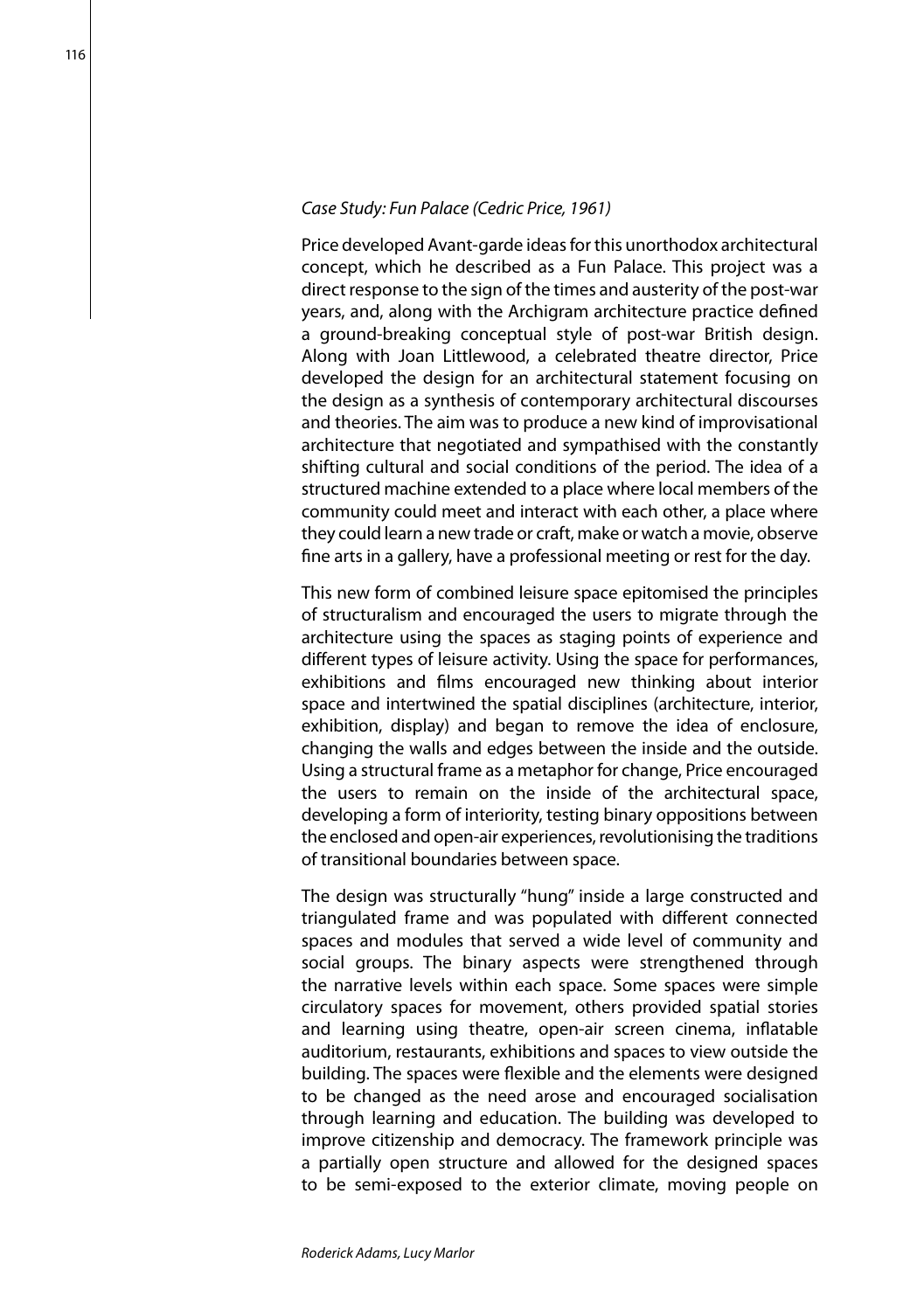moving walkway, ramps and stairs to different levels and places. The structure removed hierarchy and was flexible enough to have the spaces remodelled, removed and reconstructed within the structure as needs and societal conditions changed.



Inspiration for the idea came from traditional pleasure gardens and working men's institutes, which were very much for the community as a whole. They wanted to build a radical venue which was to be a "laboratory of fun" or a "university of the streets," where visitors could go along and enjoy performances, participate in arts and craft activities or just meet up, socialise and have fun. As a result, allowing culture, science and education to be available to people from all backgrounds forming new democratic ideology for public space. The Fun Palace was not a building in any conventional sense but was instead a socially interactive machine, highly adaptable to the shifting cultural and social conditions of its time and place.

Price (and Littlewood) would develop and refine their concept of interactive, performative architecture, adaptable to the varying needs and desires of the individual. By assembling their own pedagogical and leisure environments using cranes and prefabricated modules in an improvisational architecture, common citizens could escape from everyday routine and serial existence and embark on a journey of learning, creativity, and individual fulfilment. The Fun Palace was one of the more innovative and creative proposals for the use of free time in post-war England. It has provided a dynamic template for many other architectural concepts and buildings (a practical example is the Pompidou centre, Paris by Rodgers, 1977) and is often cited as a stimulus for new interior thinking that encouraged the interior to migrate out of the confines of architecture into new spatial realms.

Price's forward thinking in designing adaptation into a building from the start of its life cycle is essential in making sure future building stock has longevity. Unfortunately, this is of little use to the

Figure 1 Fun Palace (Cedric Price and Joan Littlewood, 1964. Reprinted with permission from Canadian Centre for Architecture)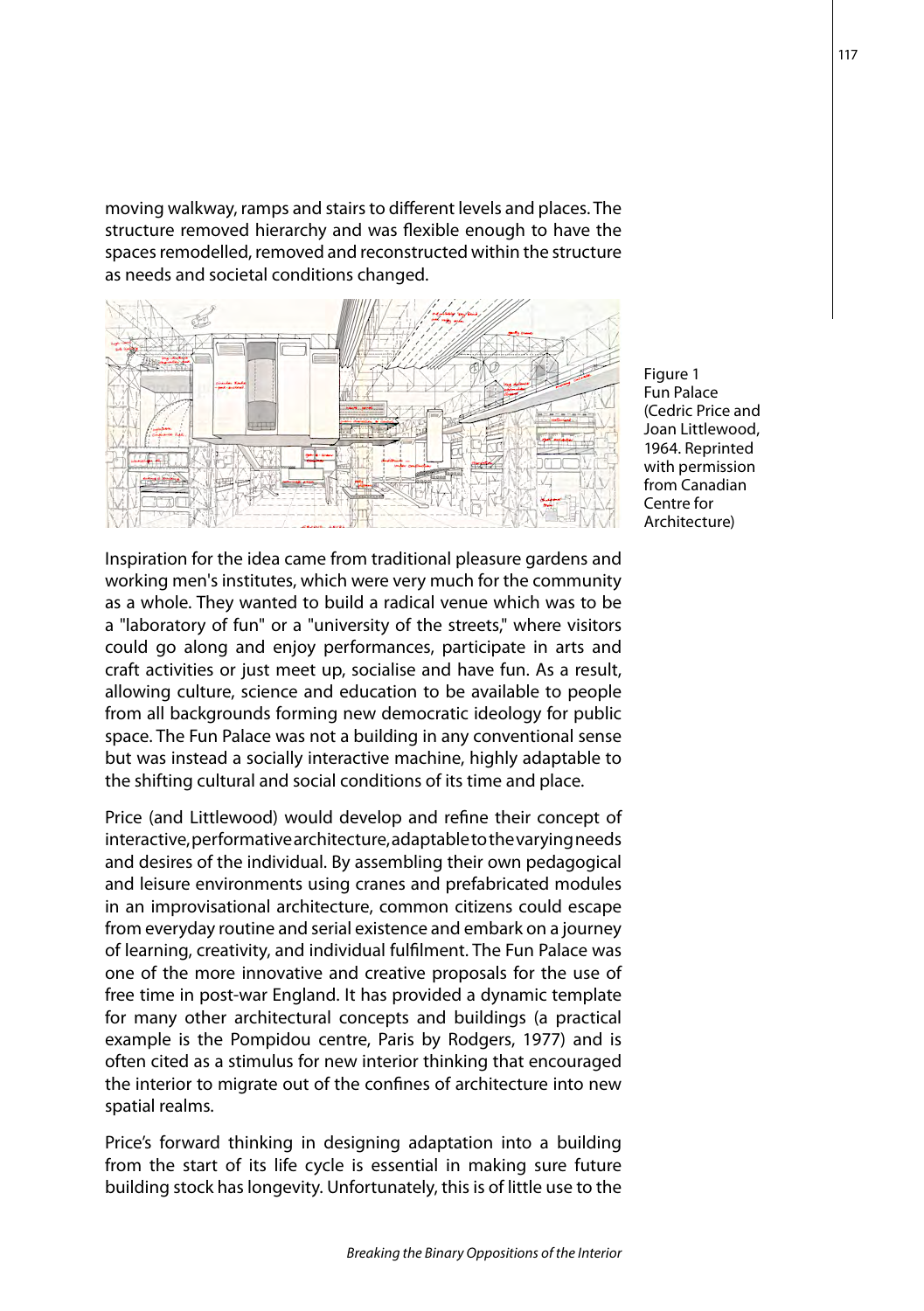existing building stock in our cities, which generally was designed and constructed with a sole purpose and limited flexibility to the function. Sadly, the Fun Palace was never realised but stood as a testament to how inventive structuralism combined with an individual and flexible approach can significantly impact on how the built environment can shape human experience.

As the possibilities for adapting existing architecture become limited with the available building stock, previous exterior space is being re-examined, reclaimed and absorbed into the interior realm. This begins to mix and fuse the inside and outside in a way not previously recognised before. Sometimes this is suggested conceptually (as suggested above) or more through adapted, extended or new spaces. Often this mixing of spaces revolves around the edges of the architectural boundary or skin. Lehman (2017) suggests that the "building skin can become an extension of the inhabitants" and "occupants are able to transcend space – as where they are, can simultaneously become where they are going, as well as where they have been" (pp. 34-35). This mixed spatial terrain often organically evolves as an "in-between space" (Can & Heath, 2016, p. 31) or *I-Space*. In such areas the boundaries between interior and exterior become blurred and the emphasis simply comes down to the location, space and user experience.

## **Boundaries and Permanence: Traditional Examples of "Insideoutness"** *(Adapted)*

Historically, a market place was a temporary space that frequently sat in-between the preconceived boundaries of inside and outside. Markets provided focal points for the city where covered bazaars and open piazzas were arranged, often surrounded and protected as arenas for commerce, providing an early form of horizontal architectural interiority. The interior style area within the city provided a coveted space, where the inside and outside were controlled as "hybrid spaces" (Massey, 1995) of the market environment. This hybridity enables the market to use the interior as a mediator of internal and external space, creating a new territory of the interior hinterland (*I-Space*) and forging new boundaries for the Interior. Stone (2007) suggests that Le Corbusier symbolises the interior as a seeing eye framing both the exterior and interior in the same vision. He suggests that this reciprocity enforces a strengthening of the relationship between the two states positioning Le Corbusier's belief that the "interior is always an exterior" (Stone, 2007, p. 228) as a possible conflict. Globally this is still very much in evidence, both in the traditional sense of a market, but also in modern alternatives.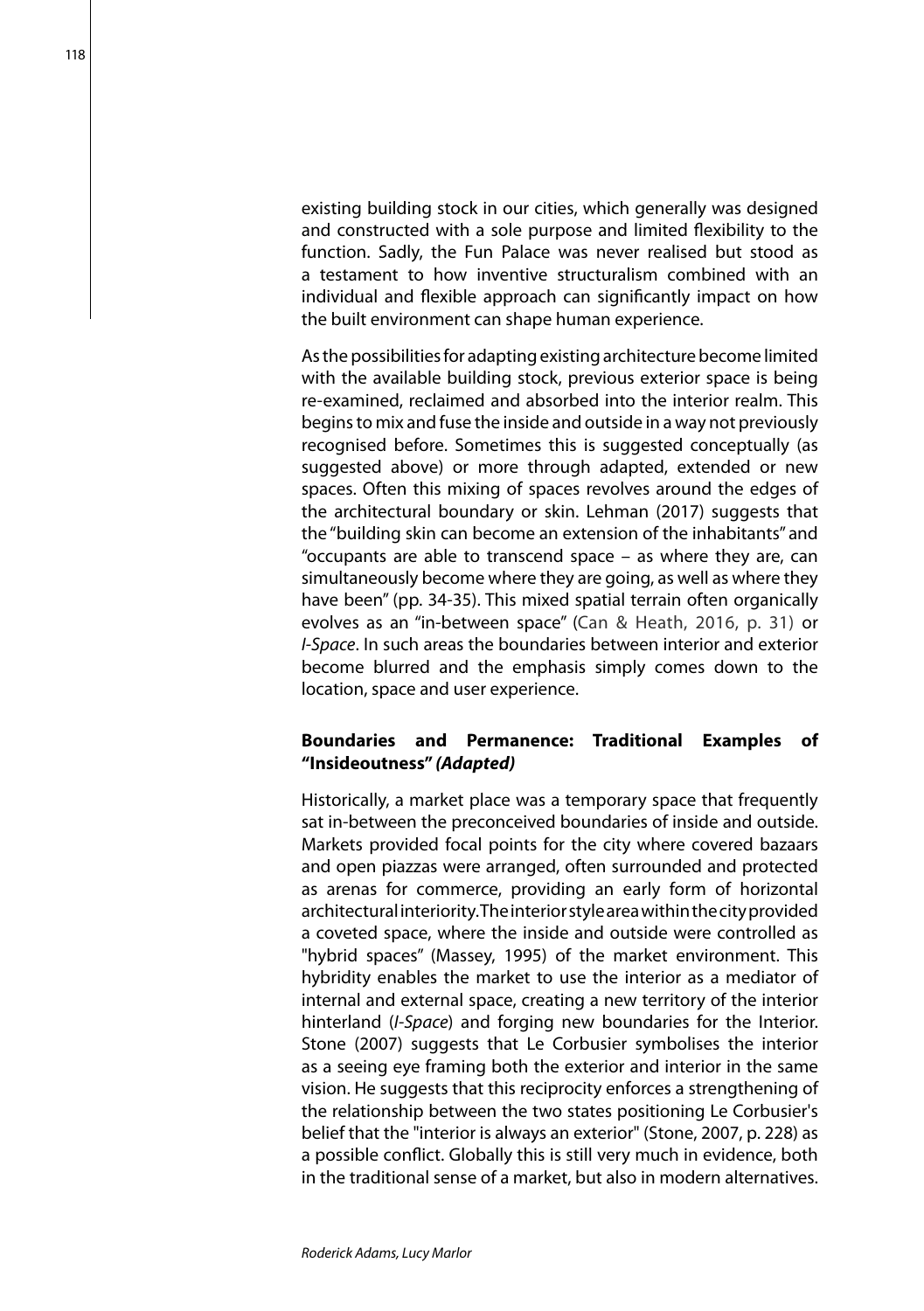However, further hybrid concepts are developing, stretching the "insideness" and momentary nature of the market. The pop-up store, which traditionally has been a cornerstone concept of the market, has a very common global presence. Pop-up stores "appear" and have a designed limited shelf life, only surviving for a limited time, promoting the get it now, or "it will be gone" culture. This concept transgresses across a temporal boundary and has moved into mainstream retailing. The market is being used to regenerate lost urban spaces to showcase regional development and the regeneration of town and cities.

#### *Case Study: Tynemouth Market, North Tyneside, UK*

One specific case study is the Tynemouth Market, North Tyneside. The market is housed in the existing Metro station in the old Victorian station design by William Bell in 1882 to the North Eastern Railway. This is in an outside location but under the cover of an enclosed Victorian platform shelter. The market is very popular and was started as a way to utilise the empty and architecturally significant, railway station. It regularly has 80 stalls of various sizes and complexities and thrives as a strong example of local regeneration and how a market can trigger regeneration of a town and region. Its popularity is secured as it specialises in both new products, recycled, retro antiques and food and drink. It is a leisure destination enriching the local culture and community. The location within the railway station totally typifies the hybrid and binary nature of the interior.



Figure 2 Tynemouth Market interior, Tynemouth, Tyne and Wear, UK (Photograph by R. Adams)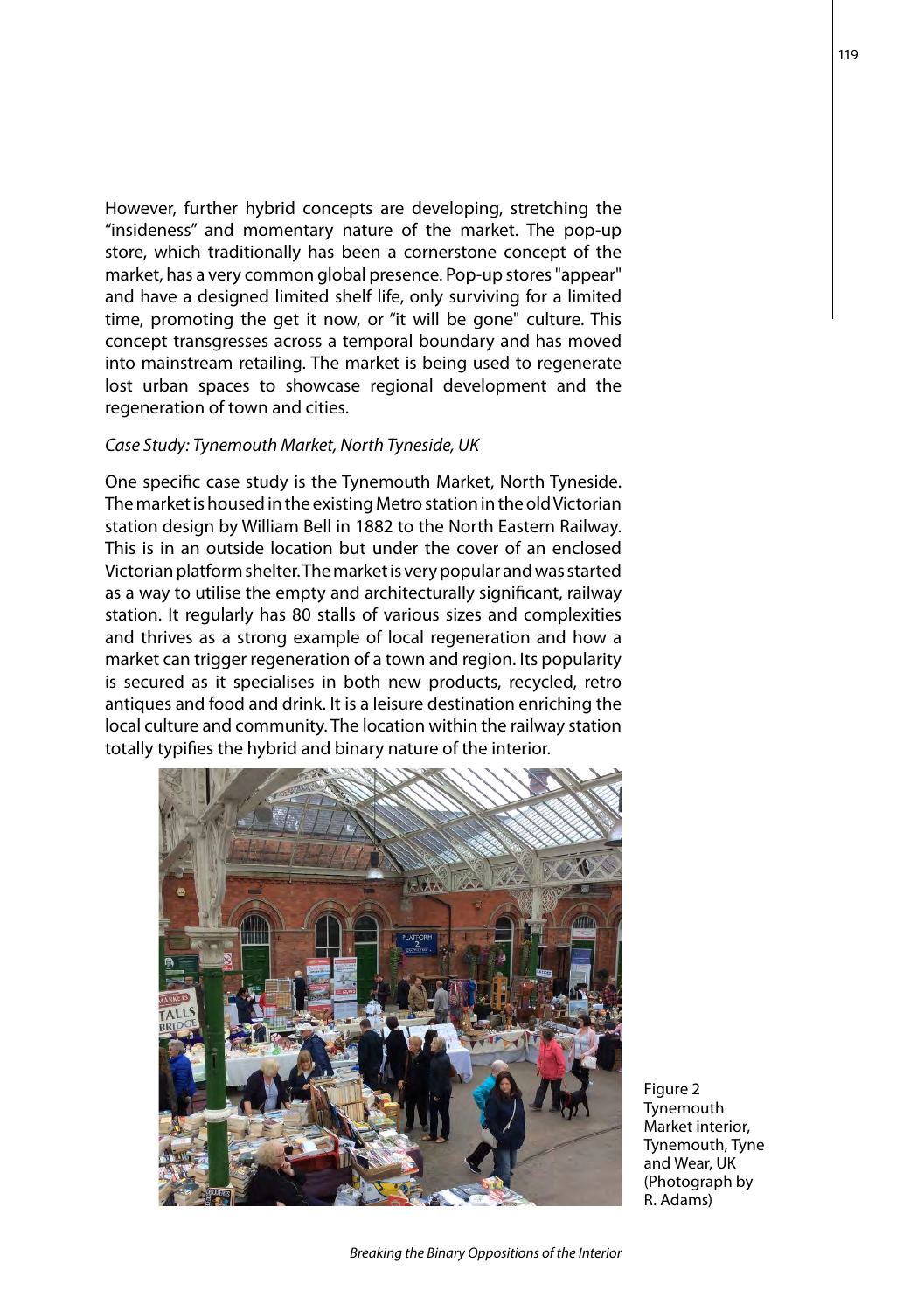There are many enclosed areas and sheltered spaces for the market to operate in, but also open aspects for plants and cooking spaces. Whilst the building is still a fully functioning rail station, the market operates in and around this activity, providing a dwelling and location for the variety of stalls. All are temporary, in that they are set up using a series of common tables, but are adapted by the stall holders to display their different goods. The open market "hall" is punctuated by these stalls creating corridors for movement and organisation. The station canopy is a beautiful example of Victorian cast iron structure which is fully glazed to allow light to illuminate the market trading.

Whilst the Tynemouth Market is a good example of a traditional British market format, there are many types of the market presented globally, but all have some simple core principles by which they abide. By promoting a temporal and momentary nature of the market experience (it is not a permanent fixture in the landscape) and by ensuring the market retains a notion of mobility (either with the market being removed at the end of each day or by the traders moving in and out of the stalls), the market retains a dynamic quality where the unexpected is highlighted. One of the key aspects for market spaces is the relationship that is formed with an insideness and intimacy of the market stalls and an outsideness to the quality of the climatic experience, genuinely creating an in-betweenness of spaces (*I-Space*). Traditionally markets were placed outdoors simply for the ideas of circulation space and allowing a "thoroughfare" of customers past the stalls. The market defends itself against any weather (good and bad) and the customers and stall holders have to act against the outdoor trading. The market stall is designed to effectively protect the goods that are traded.

Tynemouth Market represents the antithesis of market space. It is essentially outside in the sense that external air passes through it, under the canopy and the ambient temperature is external. But the space also appears to have an internal quality (enclosed, covered, intimate). The "outsideness" of the market is the basis of tradition. The principles presented here are a good example of how a binary code between the inside and outside can be represented. The structure is open and regular but offers the opportunity to come alive through human interaction with the architectural shell through an exploration of binary *I-Space*.

#### **Spreading Trends - Reclamation of Exterior Space** *(Extended)*

The use of exterior space as site or reclamation and amalgamation of previously exterior space into interiors schemes has dominated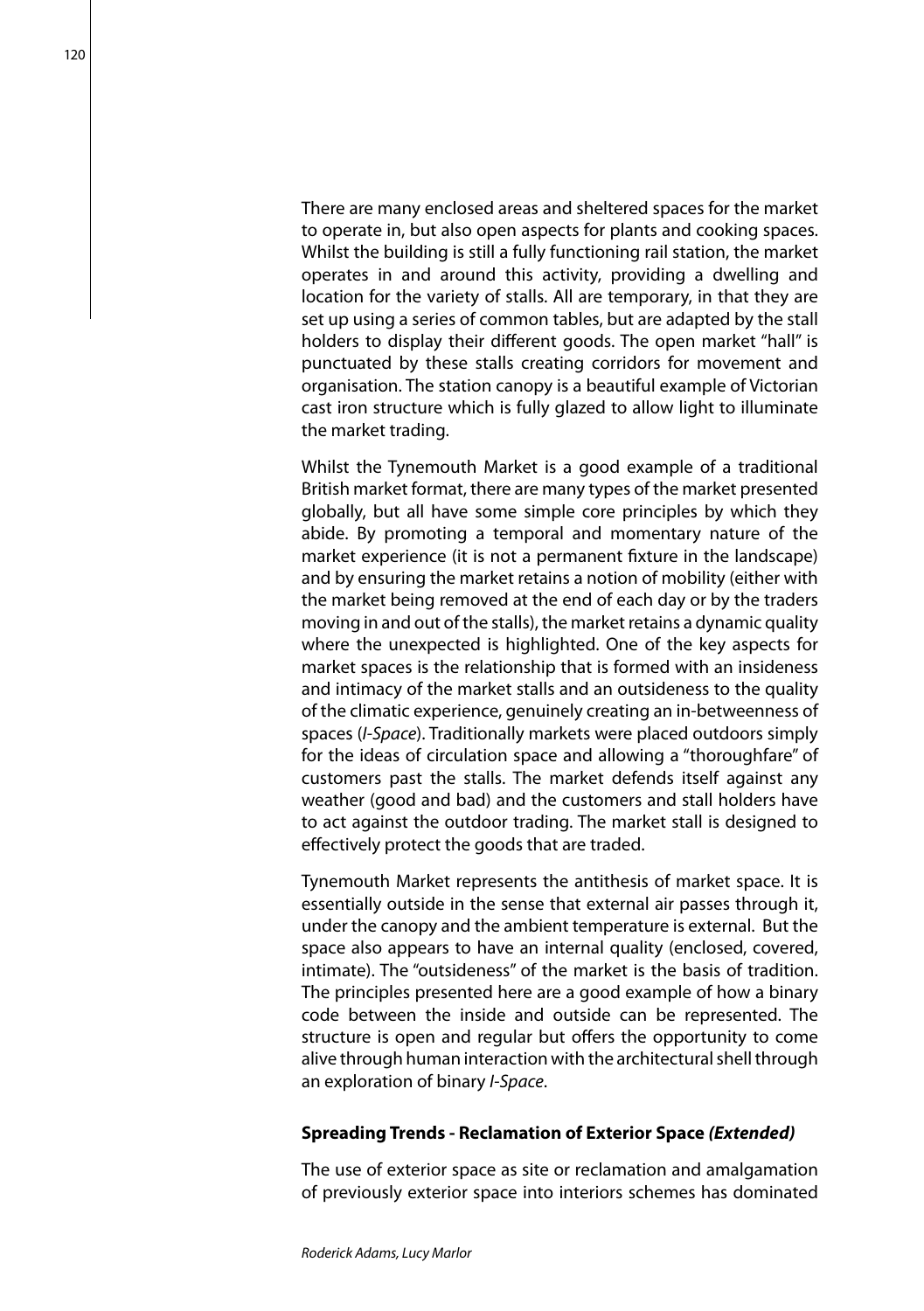leisure and museum design over the last two decades but is spreading to other areas of design such as workplace, hospitality and travel hubs. With this in mind, the boundaries and preconceived notions of interior and architecture are becoming increasingly blurred supporting Voordouw's suggestions that there has been a specific spatial evolution from "defined threshold to a porous, ambiguous gradient" (Voordouw, 2018, p. 318). There is an insurgence of design which injects and creates renewed relevance, function and utility to disused ruinous or outdated existing buildings and architecture, reactivating the existing building stock. This has provided a much wider range of contexts for interior "happenings," quite often sites that are unexpected, previously uninhabited by humans or not used by them a different function.

#### *Case Study: Central Station, Newcastle upon Tyne, UK*

In June 2014, Ryder Architecture completed the refurbishment and internalisation of the exterior portico at Newcastle Central Train Station, Newcastle upon Tyne. Alongside this reclamation of previously exterior space was the creation of new retail facilities, refurbishment of toilet facilities, relocation of the Travel Centre and ticket facilities and relocation of the taxi rank. Previously, the external portico was open to the elements, housing a taxi rank and drop off locations for passengers by car.

The design was created alongside Network Rail and English Heritage, in an attempt to sensitively adapt the Grade 1 Listed building, originally designed by John Dobson (Ryder Architecture). The existing portico was left almost untouched, revealed and celebrated by sand-blasting treatment of the original stonework. Large expanses of glass curtain walling were used to seal the newly created interior space, whilst not interfering with the visual of the original wall and column structures and ornate architectural detailing. The juxtaposition of rough sandstone and glazing highlights the thresholds between old and new.

The insertion of internal retail outlets as stand-alone objects reinforce the delineation between original and existing. The coffee shops and ticket machines are clad in reflective copper sheet, the consistent material identity of the new insertions contrasting against the original structure.

Where exterior becomes engulfed by the interior scheme, the relationship between the two is compounded. On occasion, external architectural structures provide unplanned and impromptu interior volumes. Lost spaces between buildings form enclosed internal courtyards partially protected from the elements or railway arches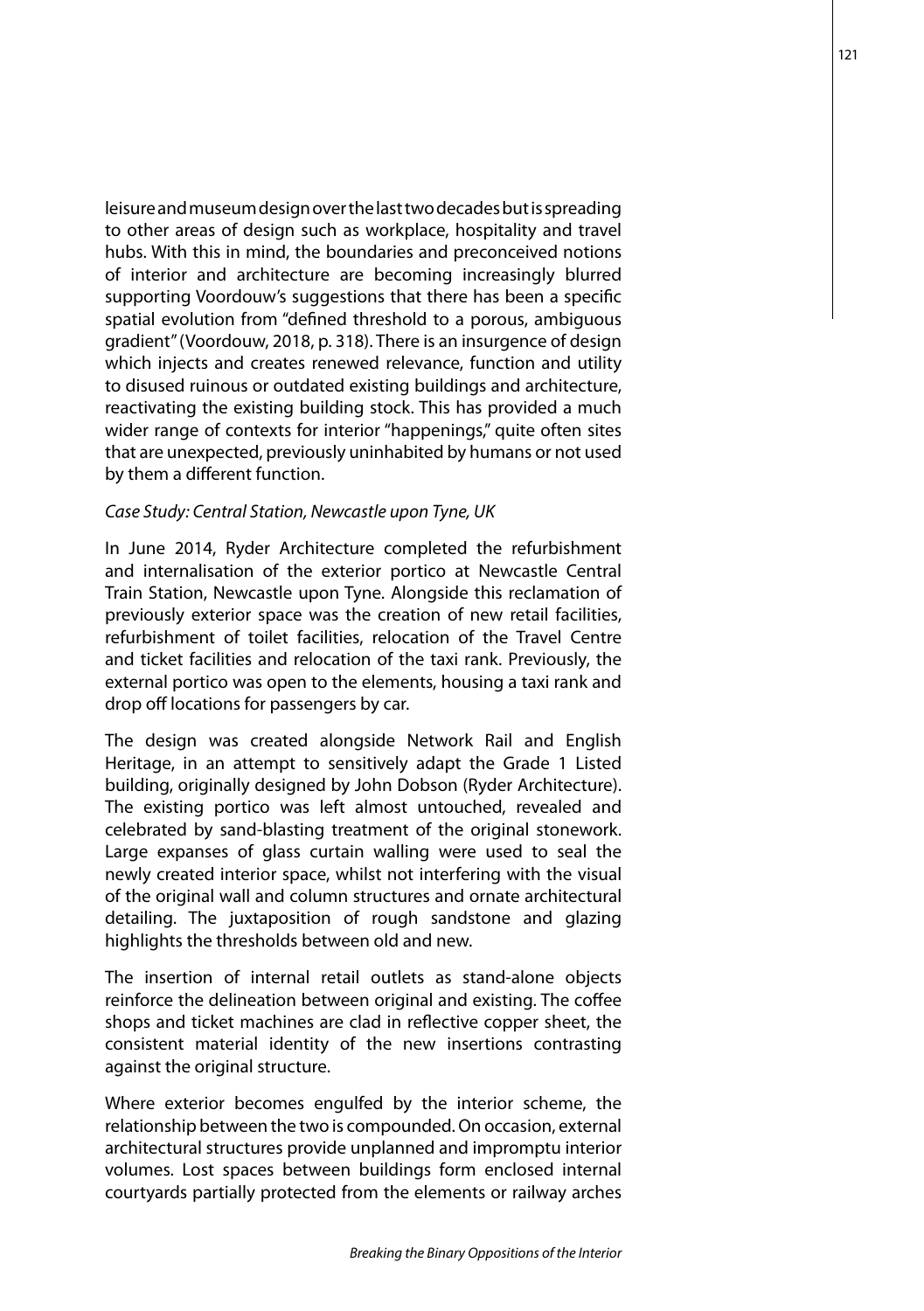create acoustic chambers for live bands. In such contexts, from the finite constraints of the preconceived architectural shell, the interior is able to break free and take on a life of its own forming new inbetween spaces (*I-Space*) as directed by the human user.



Figure 3 Newcastle Central Station Portico (Photograph by R. Adams/L. Marlor)

> McCarthy suggests that the boundaries of interiority are essentially abstract, rather than of solid substance. Although viewed as conceptual parameters, they delineate between the states of interiority and exteriority, where the boundary is transitory. Moreover, these intermediary borders determine the flexible and mobile nature of the interior, "making temporality an active condition of interiority" (McCarthy, 2005, p. 115). This notion of boundary is neither interior or exterior, but rather it exists within both realms and as such blurs the separation between inside and outside. This is highlighted by the Mobius strip configurations where the internal and external surfaces oscillate as suggested by Voordouw (2018). Instead, the terms interior and exterior are made redundant as prescriptive architectural terms tied to the physicality of the building structure. Now free of these constraints, they take on a more ethereal level of existence and meaning. Caan (2001) speaks of the interior, not only as a spatial zone but also on an emotional, intuitive and psychological level, discussing the interior space as a second layer of skin to the human user.

> Architectural theory quite often simplifies the philosophical ideas around space and built environment so much so that the user becomes seemingly detached from the equation. The very subject (the user) for whom the building is being created for, is becoming more and more redundant from the design process equation (Caan, 2001). In contrast, Hall's spatial theory (cited in Holahan,1982*)* suggests that the centre of space is actually the human user, with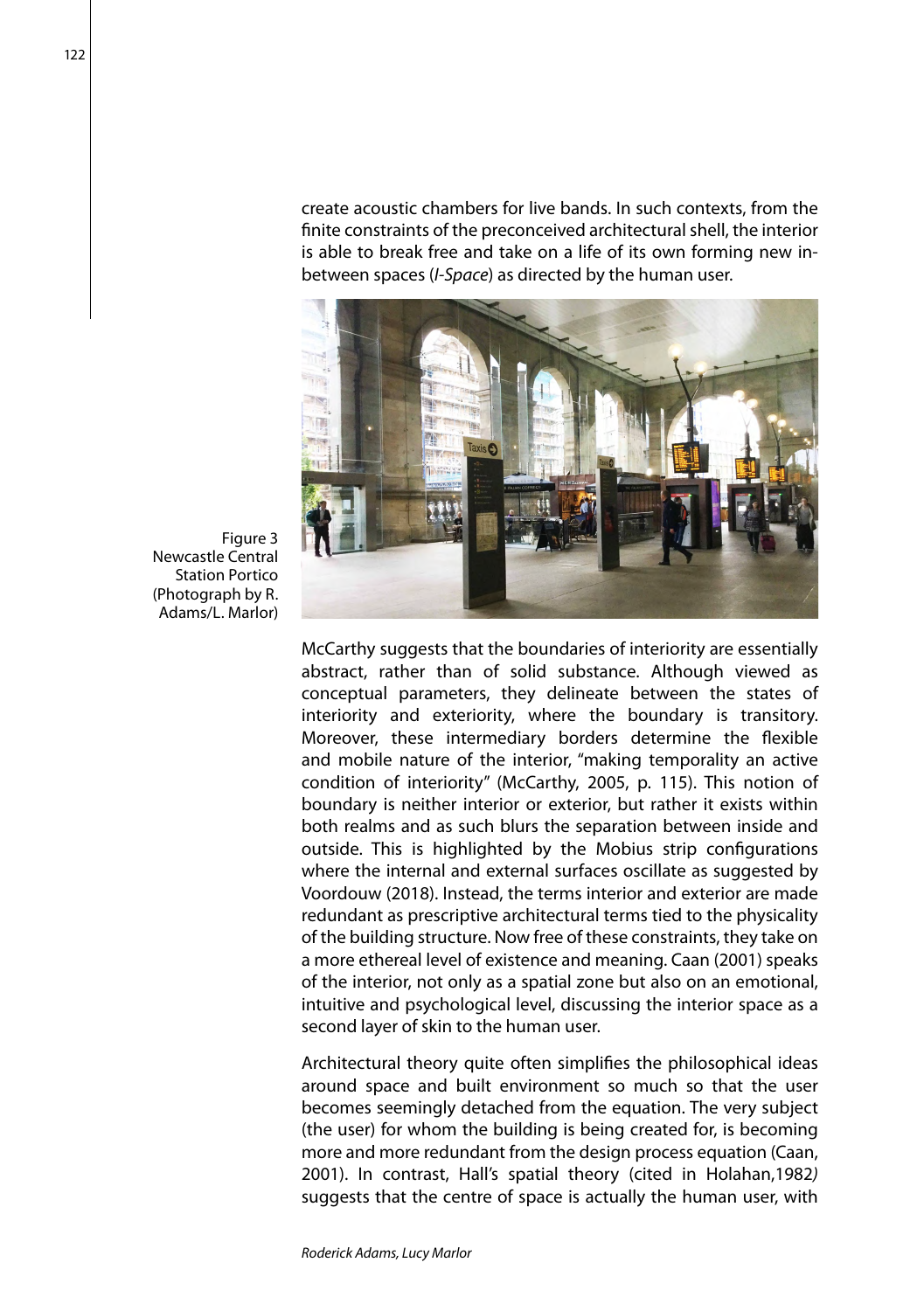boundaries only appearing externally to them. Interior is suggested as being within the user, the term "interior" (related to being inside architecture) is the next space beyond the thresholds of the body, with architecture existing as a further boundary offset from this central point. This moves away from the common conceptions of the threshold between interior and architecture i.e. entrance, door, aperture, etc. Instead, this theory diminishes the lateral border between inside and outside and begins the notion of a mobile sphere or second skin, radial in nature with the human user at the epicentre.

With an increased focus on the user as creator and driver of the interior, we can view the interior as a much more mobile and temporal entity. Conceptually, we may detach and invert the interior skin from its previous architectural anchorage; instead encapsulating the user with a metaphorical veil through which the interior is experienced. The spatial activity can be re-imagined as a series of detailed (major, minor) spatial incidents and encounters, where the human subject is re-purposed as a spatial initiate, coercing interaction and building the narrative and spatial experience around the body self-determining what the inside experience is and its context with the outside.

## **Spreading Trends – The Momentary Interior** *(New)*

As the interior becomes more dynamic, momentary interior "events" are becoming common. Interiors no longer require four walls, a floor and a ceiling or to be purpose-built; instead, a humanised interior can "pop up" in an unassuming location for a matter of hours, days, weeks or years – and then be gone. Increased transferability allows the interior "event" to be staged in an array of potentially unintended "sites," making use of abandoned buildings, waste-land and other lost or unused spaces.

# *Case Study: Stack Market, Newcastle upon Tyne, UK*

Stack was open in May 2018 and is a semi-temporary "pop-up" leisure experience formed from a series of interconnected shipping containers that populates a derelict city centre site in Newcastle, UK. They have been adapted into covered food, retail and leisure units formed around an open square. This market experience draws deeply from the notion of mobility, transience and temporal space. The "container village" is placed on an empty corner plot once occupied by banks, insurance companies and a cinema. Set in the heart of Newcastle City centre, it is hailed as a new destination experience, binding shopping and small retail units and open-air eating blending a fluid experience of inside and outside space.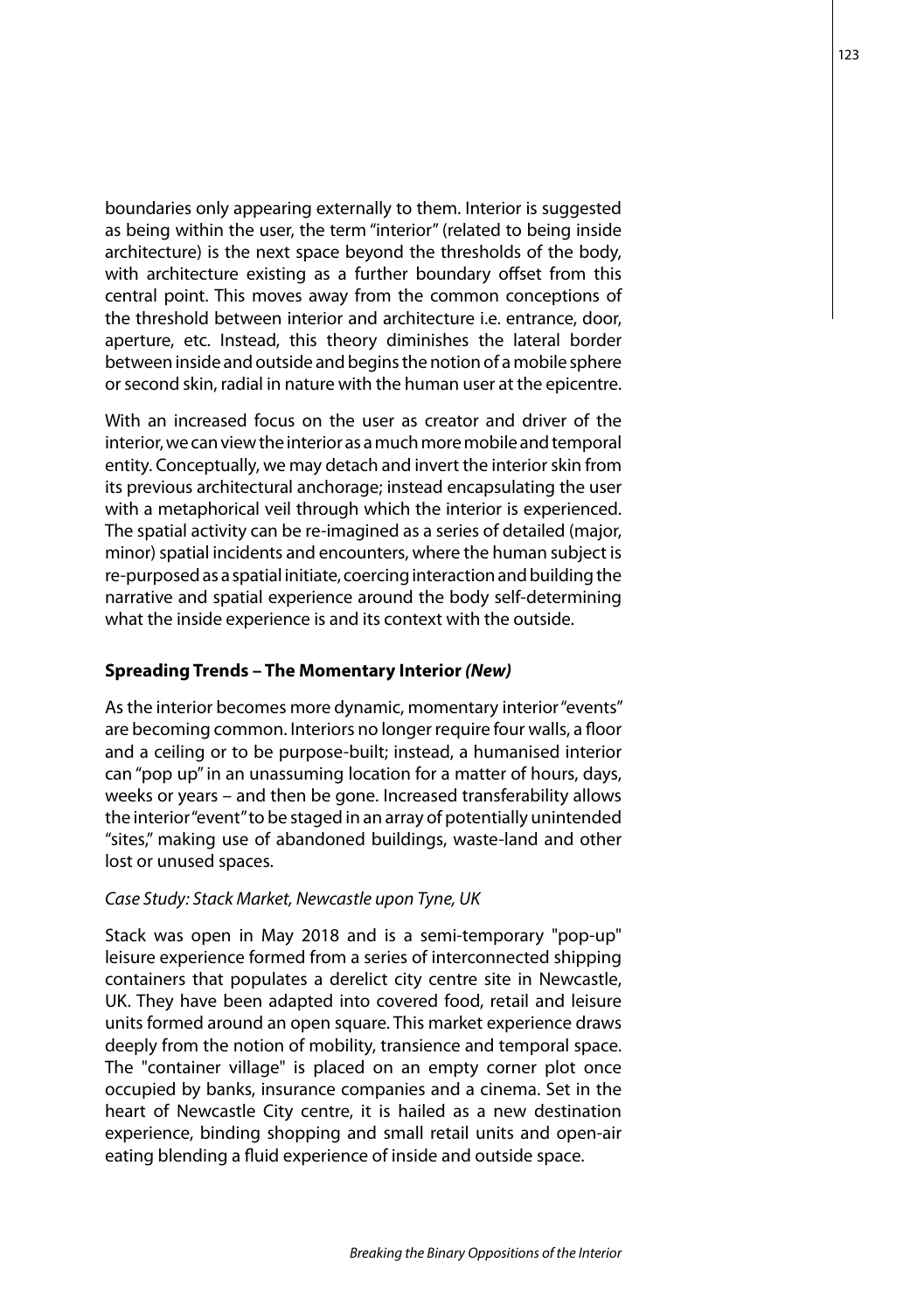Containers are cut, sliced and peeled open, similar to the Mobius strip revealed in Voordouw (2018), to reveal interiors and internal spaces exposed to the outside. Each container is essentially a sealed unit that is secure and water-tight but has been constructed with utilities, ventilation and access. Horizontally, the containers are ergonomically ideal to access and are constructed in several lengths to suit their position and use. Vertically, the containers are the ideal height for the creation of interior space and are stacked up and connected with elevated walkways and promenades which connect the higher levels of the space. Exterior staircases provide clear vistas across the open plaza, which contains outdoor seating.

The configuration of the containers develops a migratory approach to the city, allowing the visitor to drift through the space, blurring the ideas of inside and outside space. A new intersection of how people use, interact and behave in the city is formed. It promotes the idea that you can be inside and outside at the same time, introducing a strong concept (favoured in many European models of culture) of bringing inside activities outside developing new boundaries and moments for the in-between space (*I-space*).



The lower level containers are modelled on the ideas of the development of small and medium enterprises (SME) and start-up businesses, encouraging the development and rebirthing of the high street. The upper levels are modelled on the Asian concept of the food court, offering a wide range of international cuisines in small outlets where the eating of food is shared in a common open space. This is often seen inside air-conditioned leisure or retail malls either as a destination or as a service. The Stack food court extends this idea into the open air, covering the visitors with soft pitched rooves that embrace and protect the experience.

Figure 4 Stack Container Village, Newcastle upon Tyne (Photograph by L. Marlor)

 $124$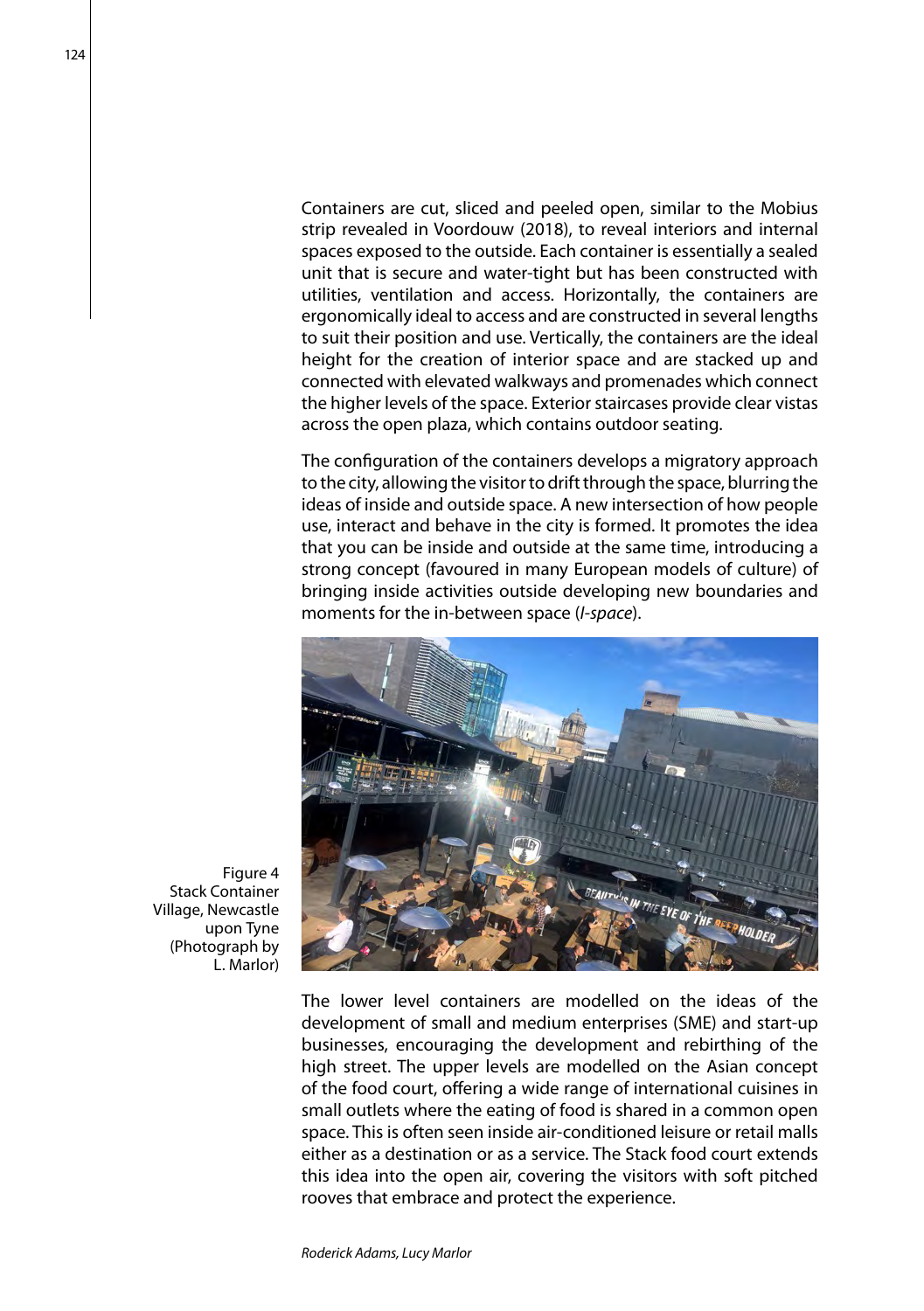Set with the backdrop of a city skyline, the container aesthetic adds to the urban landscape providing an industrialised vertical form that promotes the temporary nature of this installation. The containers are a perfect example of urban structuralism providing a formed gridded outline, both in a macro level with the assembled parts and blocked units, but also at a granular level visualising the undulating but even-spaced containers sides add to the verticality of the site. The exterior of the containers is painted black which helps to see the site as a whole. The corner site has been controlled by using the containers in stacked mixed configurations. Some with their ends (or retail fronts) facing the street, while on the corner of the plot, the length of the containers are used to form a bridge entrance for visitors to pass under into the main plaza. This plaza is surrounded with bar and leisure units forming an outdoor leisure space with toilet facilities, benches and heaters. The black containers act as a reference to frame the shape of the development framing entrances and offering a vision of a layered hierarchy of space. This helps to enclose the visitor and offers a place of solace when the weather becomes inclement, emulating traditional European models where exterior city spaces are used for leisure, entertainment and socialisation. The lighting across the development is diverse and the site has been designed to be used throughout the day and night. Lighting acts a beacon on the outside to attract visitors, but also as a way to create mood internally within the site and units to build intrigue as day becomes night, changing and stretching the customer experience. The Stack Container Village is a welcome development in the city emphasising a mobile urban culture, developing the high street and the experience of visitors to the city. It diversifies the city experience by offering covered internal spaces that help people connect to the external urban environment.

#### **New Territory–the I-Space**

The case studies have been used to highlight different forms of in-between spaces that oscillate between the interior and the architecture envelope. They create a position to suggest an alternative form of space in the built environment. The research drew together four case studies with four different approaches to in-between spaces (*I-Space*): the *conceptual* (Fun Palace), suggests a utopian domain where the spatial cultures are blended as a new way of defining new, experimental space; the *adapted* (Tynemouth), where old spaces are repurposed and are used to reinvent traditional spaces, encouraging socialisation and community; the *extended* (Central), substantial adaptions to architecture, allowing new forms of interior spaces to be constructed, absorbing space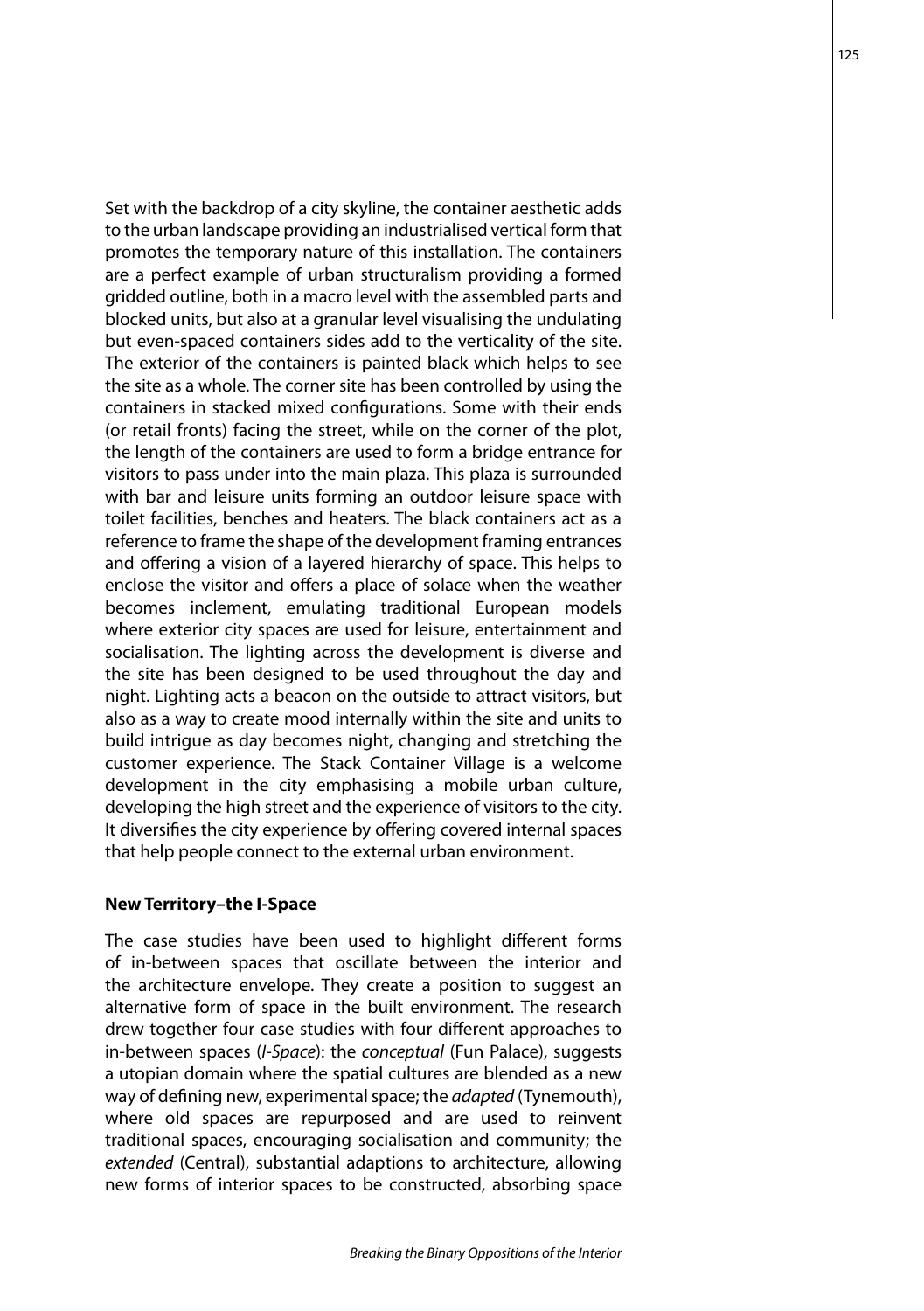but creating an open interior "enclosure"; and the *new* (Stack) where newly formed spaces create specifically tailored in-between spaces. These mix spatial domains, allowing the skin of the architecture to be reconstituted and encouraging alternative urban outdoor living.

This newly crafted space has currently no place in the interior canon, hovering between architectural statement and interior experience. Therefore, this discussion attempts to define and delineate this topic. The case studies help to identify new knowledge by seeking to conceptually dissolve architectural boundary and identify the new freedoms for the interior which are shaping the extended urban situation. This exploration has recognised the diversity of this kind of new space and defined new descriptions of interiority.

# **Conclusion**

The four case studies provide an expanding context and an exemplary reference to this interiority question, provocating that the interior is encroaching into new in-between territories outside. An in-between space is neither in or out but is populated with people focussing on interior living type activities (sitting, dwelling, interacting). As our research shows this kind of space is expanding to include more forms of interiors use. It suggests that this new form of space is an increasingly popular element of the urban landscape, teetering and bridging the skin of architecture and the draw to the outside. This space is sneaking into the fabric of the city forming new momentary experiences with the outside in an interior context. As the appeal of situated outdoor experiences expands, these new spaces are set to continue to provoke architecture and expand the meaning of the urban experience.

By highlighting how the interior is mutating, the case studies demonstrate the use of exterior surfaces and architectural detailing, helping to blur the traditional boundaries of the built environment. As this delineation between architecture and interior reduces, the interior is seemingly becoming less finished and polished. The raw nature of the exterior is absorbed and deeper hardiness and less preciousness to the interior is experienced. Previous interior materiality was specifically contrasted to that of the exterior, plush, luxurious and refined away from the conditions and climate of outside. As lighting emulates daylight and planted surfaces help populate the interior and bring the park inside, the duality of the opposition deepens.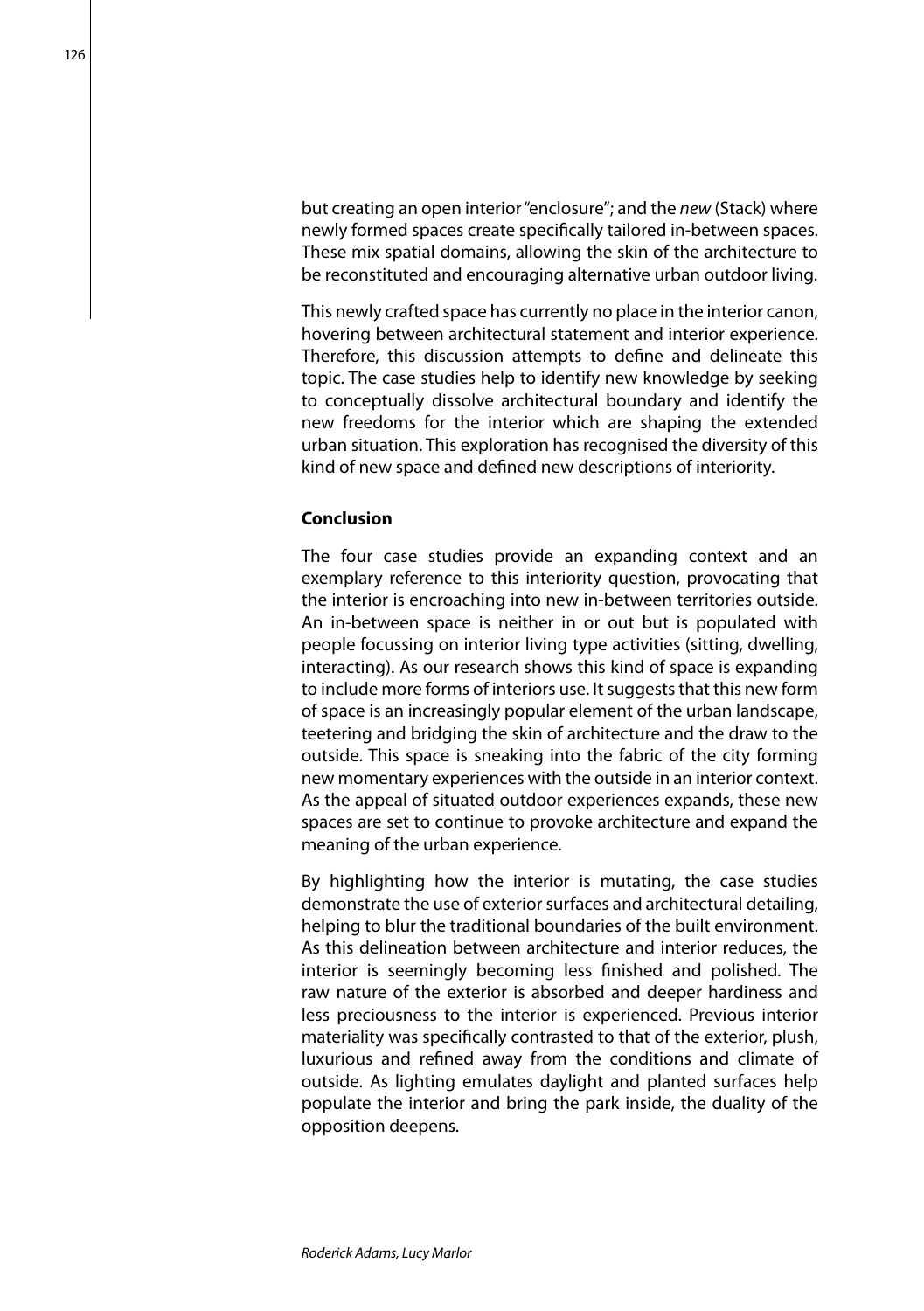As the world warms, will the defined global landscapes of the future be neutralised and merge into one continuous space, as outside and inside, exterior and interior, architecture and interior space become one? As the materiality of these new temporary interiors begins to become more "exterior," can interior be created without the prerequisite architectural structure and form, focusing on more momentary occupations? As answers to these questions begin to be realised, we may observe how new examples of the interior are being presented as exterior spaces leading to the creation of new places and experiences.

#### **References**

- Caan, S. (2011). *Rethinking design and interiors: Human beings in the built environment*. London: Laurence King.
- Can, I., & Heath, T. (2016). In-between spaces and social interaction: A morphological analysis of Izmir using space syntax. *Journal of Housing and the Built Environment*, *31*(1), 31- 49. https://doi.org/10.1007/s10901-015-9442-9
- Coyne, R. (2012). Structuralism in architecture: Not a style but a tool for critique [Webpage]. Retrieved from https:// richardcoyne.com/structuralism-in-architecture/
- Holahan, C. J. (1982). *Environmental psychology*. New York: Random House.
- Lehman, M. L. (2016). *Adaptive sensory environments*. London: Routledge.
- Massey, D. (1995). Places and their pasts. *History Workshop Journal, 39*, 182-193.
- McCarthy, C. (2005). Towards a definition of interiority. *Space and Culture, 8*(2), 112-125. https://doi. org/10.1177/1206331205275020
- Price, C., & Littlewood, J. (1968). The Fun Palace. *The Drama Review, 12*(3), 127-134.
- Price, C., & Littlewood, J. (1964). 1964: Fun Palace [Webpage]. Retrieved from [https://www.cca.qc.ca/fr/issues/2/cetait-le](https://www.cca.qc.ca/fr/issues/2/cetait-le-futur/32737/1964-fun-palace)[futur/32737/1964-fun-palac](https://www.cca.qc.ca/fr/issues/2/cetait-le-futur/32737/1964-fun-palace)e
- Ryder Architecture (n.d). Newcastle Central Station [Webpage]. Retrieved from https://www.ryderarchitecture.com/ projects/newcastle-central-station.htm